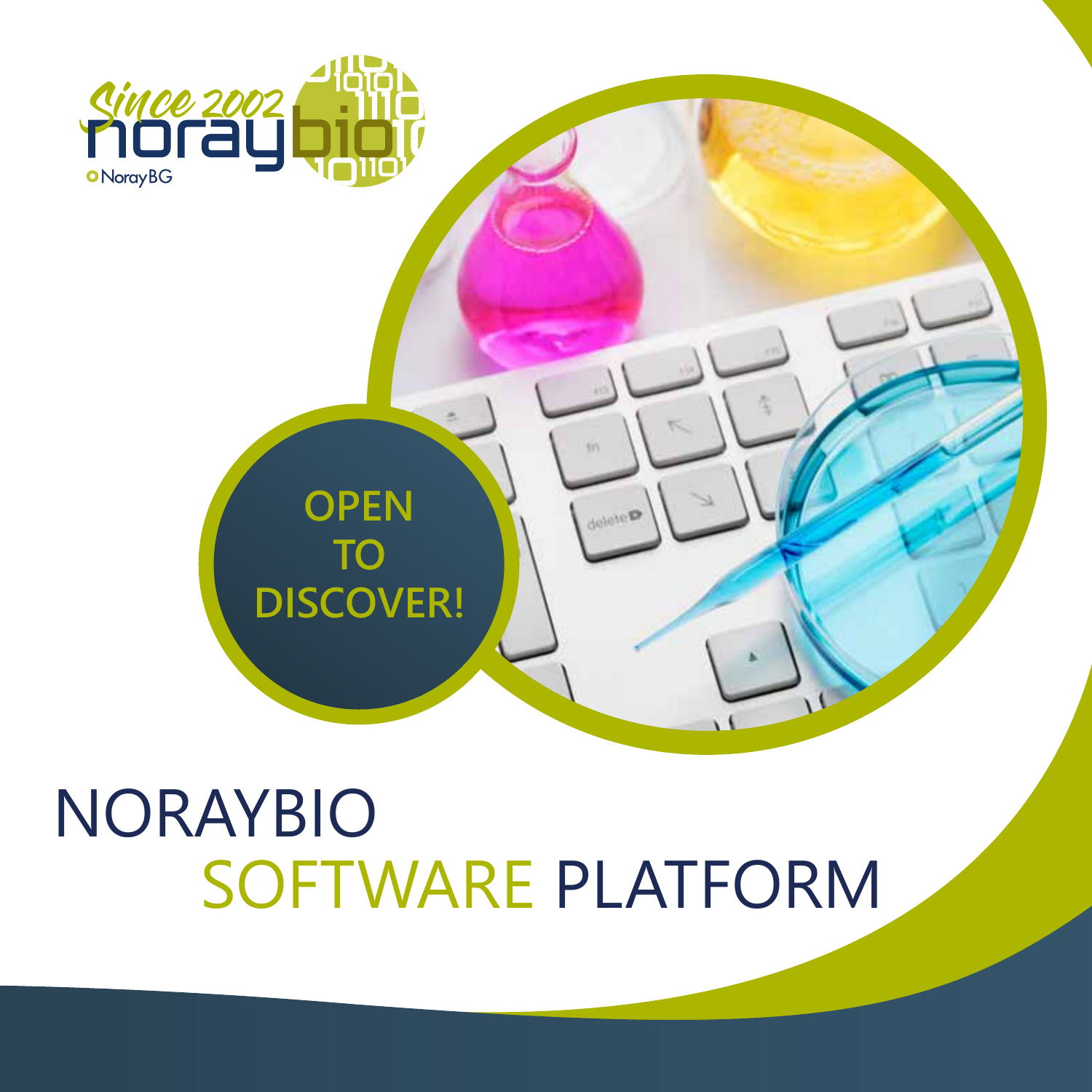### NORAYBIO SOFTWARE PLATFORM

The perfect software ecosystem for the management of the complete research cycle in biosciences

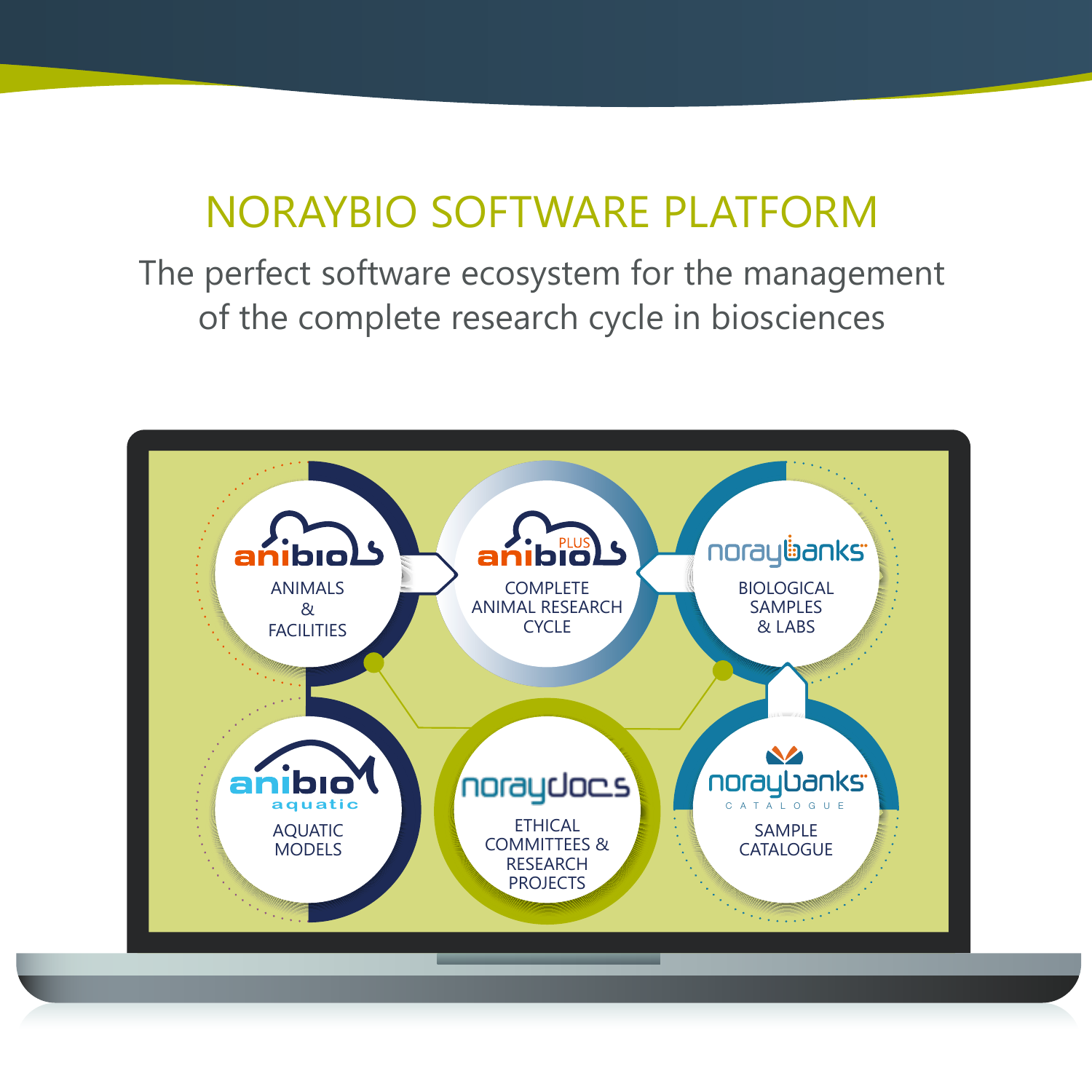

#### ANIBIO

- Supervise the activity of the animal facility in real time.
- Keep your tasks and requests up to date with individual notifications.
- Get customisable reports to exploit your data.

#### ANIBIO PLUS

- Manage animal experimentation units and associated laboratories.
- Keep complete traceability from the entry of animals until the final exploitation of their samples.
- Gather all research data in a single transparent workflow.

#### **NORAYDOCS**

- Create, review and resolve requests for research projects.
- Coordinate meetings and tasks.
- Centralise all project-related
- documentation.

#### **NORAYBANKS**

- Register and modify thousands of samples at once.
- Process samples and get results in customisable forms.
- Manage the storage and sample requests.

#### NORAYBANKS CATALOGUE

- Make your samples available for the scientific community.
- Keep your samples automatically updated.
- Integrate your catalogue with any sample management software.